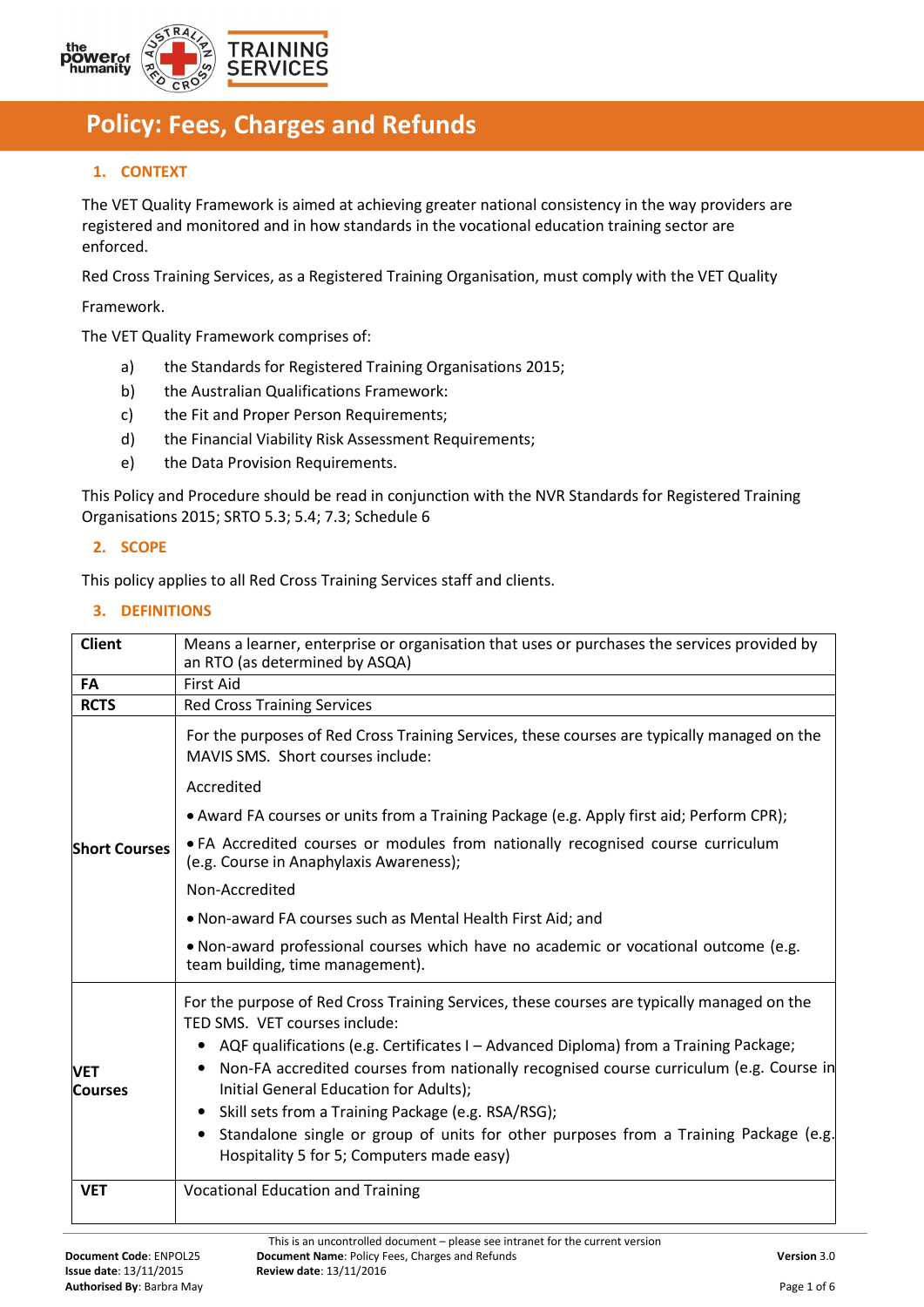

## **4. STATEMENT OF POLICY**

- **4.1. Setting fees and charges – Fee-for-Service**
	- 4.1.1. RCTS will review fees in a 12 month cycle.
	- 4.1.2. RCTS reserves the right to adjust fees without notice.

# **4.2. Setting fees and charges – Public Funded Training Places**

- 4.2.1. RCTS will charge fees according to funding policy as determined by government funding bodies.
- 4.2.2. Where required, RCTS will review and set fees based on market rates and conditions.
- 4.2.3. RCTS reserves the right to adjust fees without notice, where state governments change the scheduled hourly rate any time during the term of the contract within a calendar year.

#### **4.3. Course fee inclusions**

- 4.3.1. Unless specified otherwise, course fees include the cost of all compulsory training and assessment materials, including textbooks.
- 4.3.2. Subject to any condition under a contract, course fees usually include up to two (2) reassessment attempts per unit at no cost. Where an additional reassessment is required above this allowance, this is at cost to the student as specified in Appendix 1.
- 4.3.3. Course fees also include the issuance of one (1) copy of the relevant certificates to a student upon completion or withdrawal from their course. This includes Qualification Testamur's, Statement of Attainment, Statement of Attendance, and any other as required by government or other accrediting bodies. Where a replacement certificate is required above this allowance, this is normally at cost to the student as specified in Appendix 1 unless contrary to the conditions of a contract.

#### **4.4. Information about fees and charges**

4.4.1. Clients seeking to enrol in a course with RCTS are advised of all fees and charges associated with a course, including unit fees, administration fees, materials fees and any other charges via RCTS website and or printed material.

RCTS will offer an Installment Payment Plan to any learner, where the Full Fee exceeds \$1500. This must be demonstrated through marketing and enrolment materials and the completion of *ENFRM25 Instalment Payment Plan Application Form* at time of enrolment.

- 4.4.2. Organisations and other clients seeking to enter into an agreement with RCTS will be notified of the fees and charges associated with the agreement prior to entry into an agreement.
- 4.4.3. The information provided to each client will include:
	- I. the total amount of all fees including course fees, administration fees, materials fees and any other charges;
	- II. payment terms, including the timing and amount of fees to be paid and any nonrefunding deposit and administration fees;
	- III. any fees and charges for additional services; and
	- IV. details of refund arrangements.
- 4.4.4. Clients seeking to enrol with RCTS must demonstrate an understanding with the above information in 4.4.3 prior to accepting their offer.
- 4.4.5. RCTS may offer fee-for-service courses at a discounted rate arising from a promotion.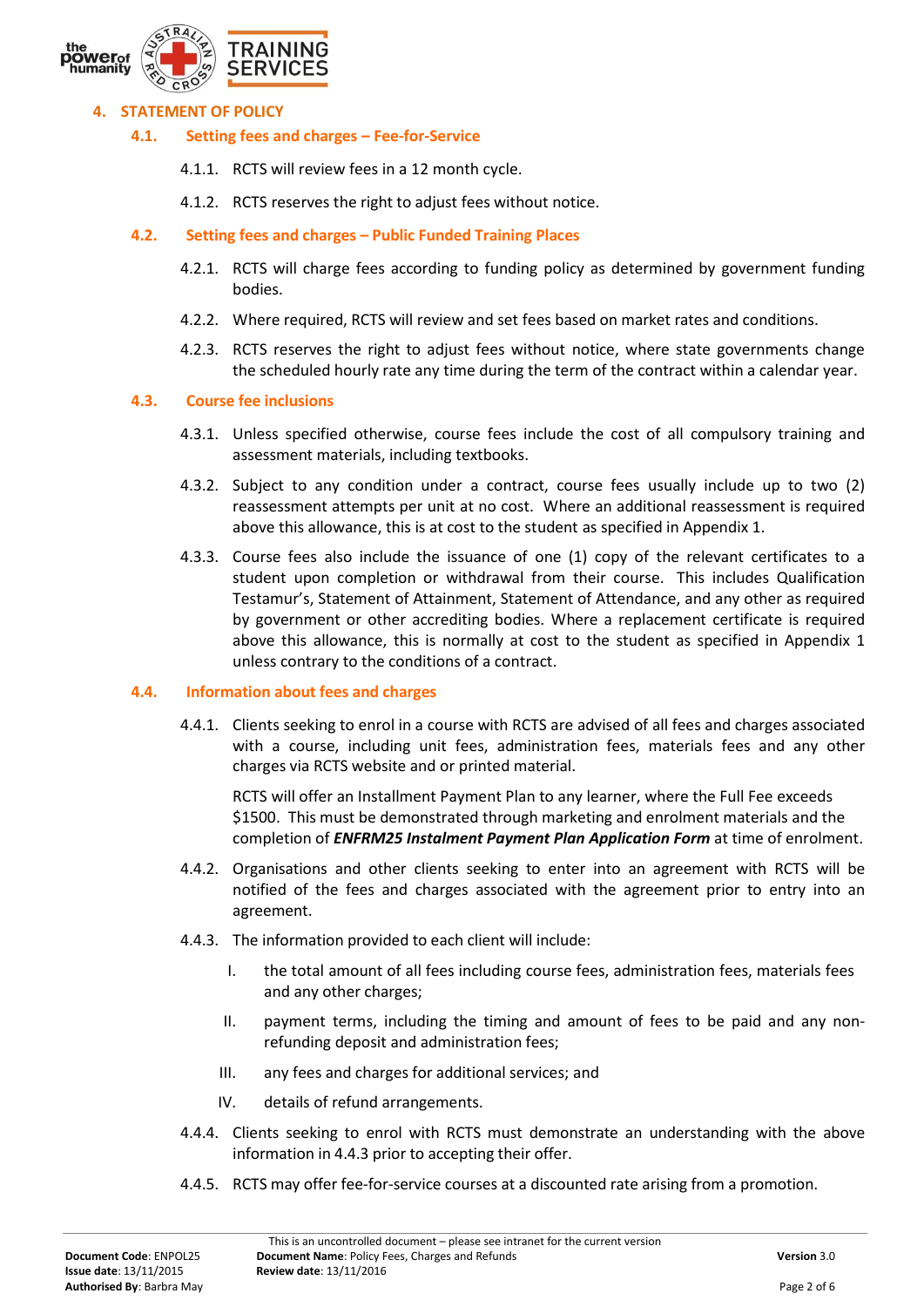

Such promotions can only be accessed by people who are not eligible for government funding and they must adhere to the terms and conditions of that promotion.

4.4.6. RCTS may offer fee-for-service courses at a discounted rate under a contractual arrangement with a client organisation. Access to this discount may only be accessed by people covered under the contractual arrangement.

## **4.5. Payment agreement – VET Courses**

- 4.5.1. All students will be required to sign the *Enrolment Form/Training Plan (VET Courses)* to accept enrolment into the course. The form outlines the total course fees for the course. The student signature on the form constitutes acceptance of all fees and charges as laid out.
- 4.5.2. The absence of a signed *Enrolment Form/Training Plan (VET Courses)* does not alleviate the student from payment.

# **4.6. Payment agreement – Short Courses (Incl. FA)**

- 4.6.1. Under normal circumstances, short courses are paid for at the time of application over the phone or through the RCTS website.
- 4.6.2. In some instances where short courses have been booked by a client organisation, fees may be paid post-course delivery via invoicing process.

# **4.7. Terms and methods of payment**

- 4.7.1. RCTS accepts the following methods of payment:
	- (i) Cheque
	- (ii) Money order
	- (iii) Credit card
	- (iv) Direct debit
	- (v) Bank transfer
- 4.7.2. Course fees are normally paid upfront either in full (Short courses) or as an initial instalment (VET courses) prior to commencement of the course.
- 4.7.3. Where there is an agreement and the client organisation is to be invoiced for training services delivered by RCTS, such invoices are normally paid within 30 days of receipt of the invoice unless specified otherwise in the agreement.

#### **4.8. Late payment**

- 4.8.1. Where a student is more than forty (40) days overdue with payments, RCTS reserves the right to suspend all services until payment is made to bring fees up-to-date.
- 4.8.2. RCTS may make alternative payment arrangements for students experiencing genuine difficulty in paying their fees. Students must advise RCTS, in writing to initiate this option.
- 4.8.3. For long term outstanding amounts, RCTS may utilise the services of a debt recovery agency to ensure the collection of outstanding fees.

#### **4.9. Refunds – Fee-for-Service**

- 4.9.1 Refunds will not be granted automatically. Students are expected to be aware of their work and personal commitments prior to enrolling, and must demonstrate that the cause of withdrawal could not be reasonably anticipated prior to enrolling.
- 4.9.2 Students who withdraw from a course and wish to seek a refund or have the amount they owe on their fees reduced must apply to RCTS in writing more than five (5) days prior to commencement of course using *EXFRM41A Application for Withdrawal,*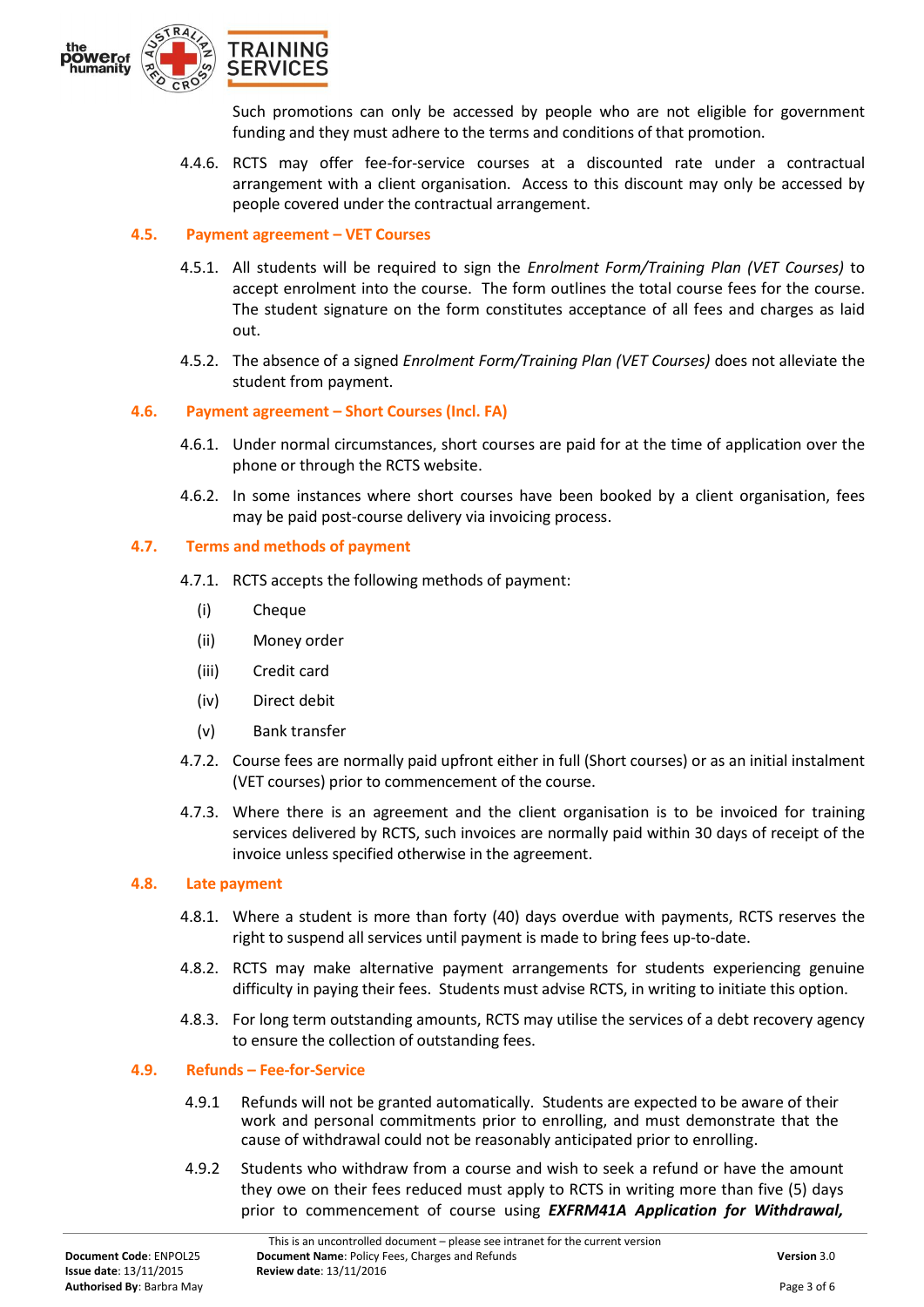

*Transfer or Refund, Form* outlining the details and reason for their request. The form is available at this location

*http://redcross.org.au/legal-information.aspx*

- 4.9.3 To be considered for a refund, students must apply to RCTS. Eligibility for a refund is dependent on the type of course and whether there is any existing contract between RCTS and a client organisation. Refunds will normally be assessed as follows:
	- a) VET Courses
		- (i) A refund of the unused portion of fees paid will be given where a student has documented evidence of extenuating compassionate or compelling circumstances which requires them to withdraw from their studies;
		- (ii) For course withdrawals with more than 5 days notice, a refund of 80% of fees paid will be given;
		- (iii) For course withdrawals with 5 or less days notice, a 50% refund will be given;
		- (iv) Subject to 4.9.3(a) (i); no refund will be given where a student does not commence on the agreed commencement date, or has withdrawn after the course has commenced.
	- b) Short Courses Accredited/Non-Accredited (incl. FA)
		- (i) A refund of the unused portion of fees paid will be given where a student has documented evidence of extenuating compassionate or compelling circumstances which requires them to withdraw from their studies;
		- (ii) For course withdrawals with more than 5 days notice, a refund of 80% of fees paid will be given;
		- (iii) For course withdrawals with 5 or less days notice, a 50% refund will be given;
		- (iv) A 20% transfer fee applies to any request for transfer where the notice period is less than 5 working days;
		- (v) Subject to 4.9.3(b) (i), no refund will be given where a student does not commence on the agreed commencement date, or has withdrawn after the course has commenced.

# **4.10. Refunds – Public Funded Training Places**

- 4.10.1 RCTS will provide refunds to funded students in accordance with conditions of the relevant contract.
- 4.10.2 Where there is no refund conditions specified by the funding body, RCTS's policy and procedure will apply.

#### **4.11. Refunds – Red Cross Training Services Course Cancellation**

- 4.11.1 RCTS reserves the right to cancel courses as a result of insufficient student numbers or unforeseen circumstances.
- 4.11.2 Where this occurs, RCTS will notify students in writing five (5) working days prior to the course commencement date.
- 4.11.3 A full refund of fees paid will be given where RCTS has cancelled a course.
- 4.11.4 Where there is no refund conditions specified by the funding body, RCTS's policy and procedure will apply.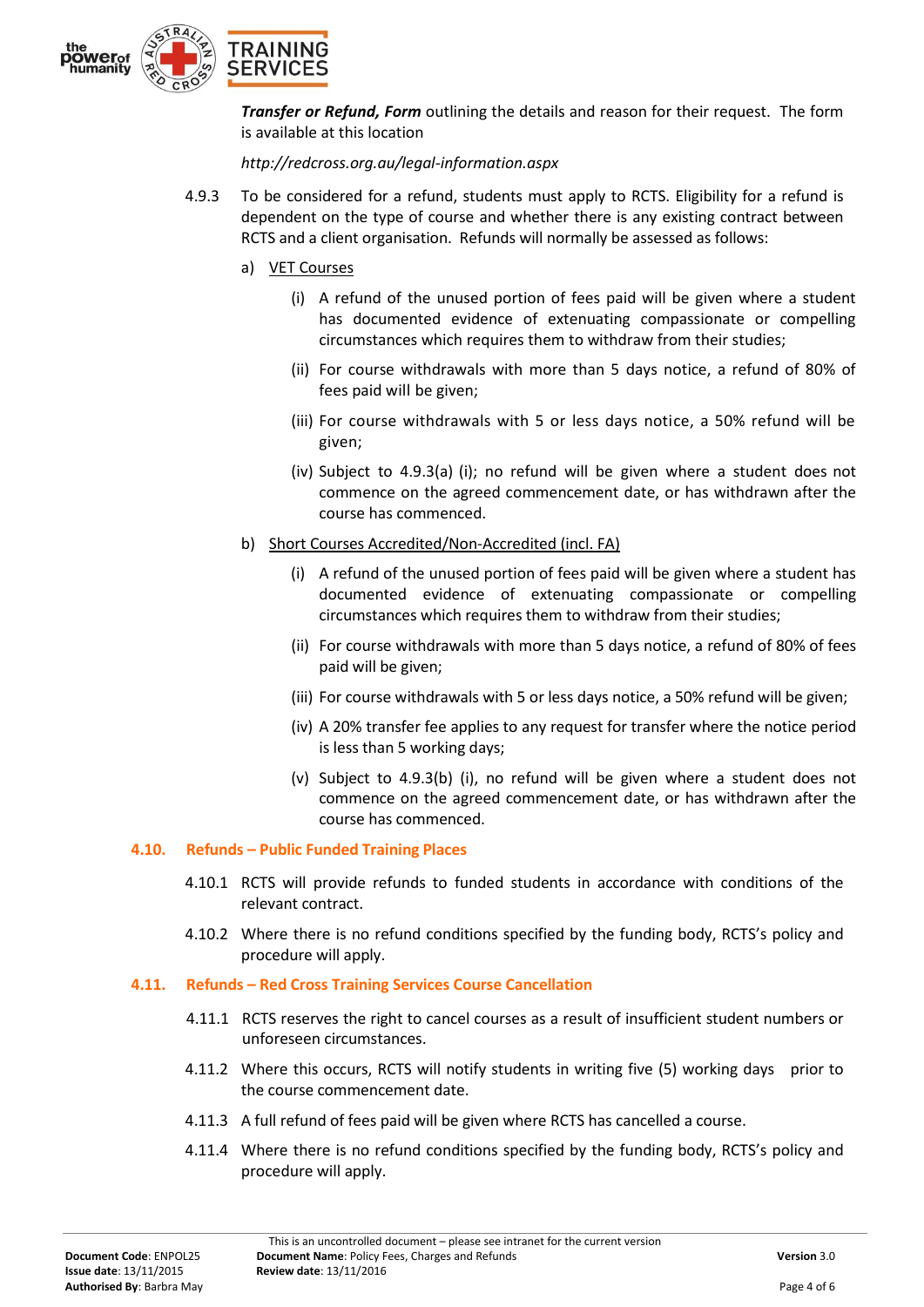

#### **4.12. Transfer of course or commencement date – FA Only**

- 4.12.1 Transfers are only available for students undertaking FA courses.
- 4.12.2 Students may choose to request for a transfer of course or commencement date rather than withdrawing from a course.
- 4.12.3 No transfer fee is payable where a student requests a transfer more than five (5) working days prior to commencement of a course.
- 4.12.4 A transfer fee equivalent to 20% of the course fees is payable where a student requests a transfer within five (5) working days prior to commencement of a course.
- 4.12.5 Where a student has requested a transfer of course to another course of higher or lower value, RCTS will make the necessary adjustments where required (e.g. charging or refunding the difference).
- 4.12.6 Transfer requests may only be made directly via phone and/or email to the Customer Service Centre.

#### **4.13. Agreements with client organisations**

- 4.13.1 Where there is an existing signed agreement between RCTS and a client organisation, clauses stipulated within that agreement which relate to fees, charges, refunds and transfers will take precedence over this policy.
- 4.13.2 Where there are no clauses stipulated within that agreement which relate to fees, charges, refunds and transfers, this policy shall apply.

## **5. POLICY ADVISOR**

National Quality and Compliance Coordinator

#### **6. RELATED POLICIES AND LEGISLATION**

- Standards for Registered Training Organisations 2015
- Data Provision Requirements
- DELPOL32 Complaints & Appeals Policy
- PLPOL02 Contract Client Management Policy
- COMPOL49 Records Management Policy
- Other: Various funding contracts

#### **PUBLISHING DETAILS**

| Document No: ENPOL25 |            |                                                                        |
|----------------------|------------|------------------------------------------------------------------------|
|                      |            | <b>Document Name:</b> Fees, Charges & Refunds Policy                   |
|                      |            | <b>Document Owner:</b> Operations: Training Services - Marketing       |
| Status:              |            | Approved                                                               |
| <b>Version:</b>      |            | 3.0                                                                    |
|                      |            | <b>Review Date:</b> 12 months from approval                            |
| <b>Rationale:</b>    | <b>VQF</b> | SRTO 5.3; 5.4                                                          |
|                      |            | <b>Data Provision Requirements</b>                                     |
|                      |            | <b>Circulation:</b> To be published in policy and procedure documents. |